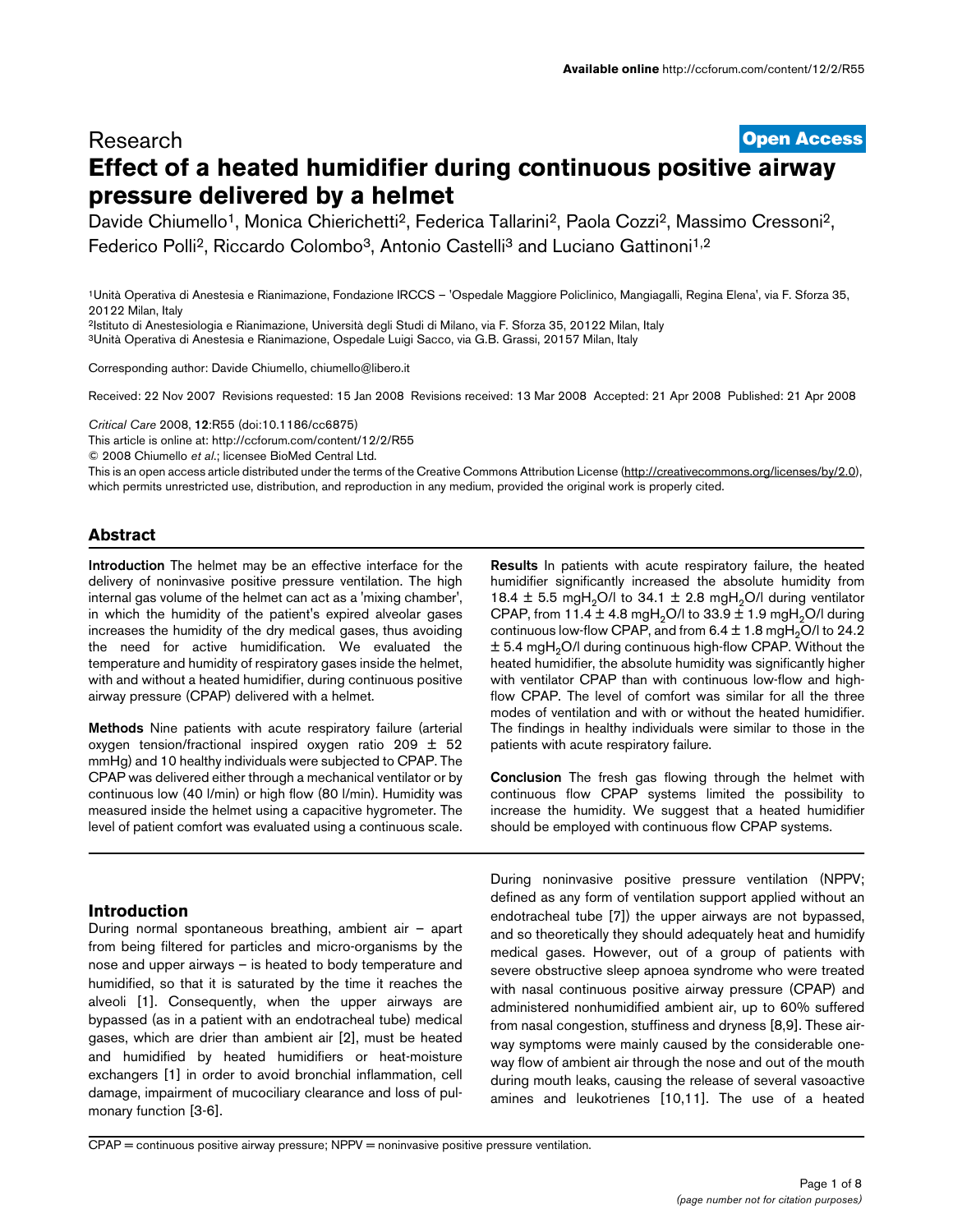humidifier reduced nasal congestion [10,12], upper airway dryness, and dry mouth or nose [13]. In addition, the use of a heated humidifier increased patient satisfaction and the number of hours with CPAP application per night, and the patients indicated that they felt more refreshed on awakening  $[14]$ .

In clinical practice, the use of a heated humidifier during CPAP is regarded to be optional, and it is normally utilized only when the patient exhibits symptoms of nasal or oral dryness or during prolonged utilization [15-19]. A recent review of NPPV [20] concluded that humidification is usually unnecessary during short-term application of CPAP. However, the last international consensus conference on NPPV in intensive care [7] stated that inadequate humidification of medical gases may cause patient distress, especially if the gases are supplied via a pipeline or cylinder.

At the present time there is no information on the optimal level of humidity of inspired gases during the NPPV. The American National Standards Institute suggested, although not directly for NPPV, that 10 mgH<sub>2</sub>O/l of absolute humidity is the lowest acceptable level needed to minimize mucosal damage in the upper airways [21].

In the acute setting, NPPV is usually delivered via a face mask, but this may cause discomfort, skin lesions and gas leaks [7]. To enhance patient comfort and to permit longer periods of NPPV, a new device – the 'helmet' – has been introduced [22- 24]. Similar to the carbon dioxide rebreathing that occurs with use of the helmet [25], the high internal gas volume could also serve as a 'mixing chamber' between the heated and humidified expired gases and the dry medical gases entering the helmet. This could raise the levels of heat and humidity of the medical gases, thus avoiding the need for a heated humidifier. The final humidity inside the helmet will depend mainly on two factors: the amount of humidity in the patient's expired gases and the flow of fresh medical gases into the helmet. In addition, the humidifying capability of the respiratory tract may also be influenced by the presence of airway or pulmonary disease [26-28].

The aim of this study, conducted in patients with acute respiratory failure and in a group of healthy individuals, was to evaluate the temperature and humidity of respiratory gases within the helmet, with and without a heated humidifier, during CPAP delivered with a continuous high-flow and low-flow system or with a modern mechanical ventilator.

## **Materials and methods Population**

Two groups of individuals were studied. The first group included nine patients with acute respiratory failure who required CPAP. The patients' characteristics are shown in Table [1](#page-2-0). To be eligible for inclusion in the study, the patients Each patient was informed about the procedure and a physician not involved in the study protocol was present to provide patient care. The study was approved by the institutional review board of our hospital and informed consent was obtained in accordance with Italian national regulations.

# **Interface**

The helmet (Castar, Starmed, Modena, Italy) is a transparent, latex-free, polyvinylchloride hood, which is joined by a metal ring to a soft polyvinylchloride collar. Two underarm straps attached to the ring prevent it from moving upward when the gas pressurizes it.

The helmet has an internal gas volume of 15 l, which is reduced to approximately 12 l when the head is inserted into the helmet [24]. A physician excluded the possibility of air leakage by passing a hand around the collar of the helmet.

# **Protocol**

The individuals were studied in the semirecumbent position. In the patients, the inspired oxygen fraction and the level of CPAP were maintained constant at the levels previously selected by the attending physician, whereas in healthy individuals the inspired oxygen fraction and the level of CPAP were kept constant at 21% and 5  $cmH<sub>2</sub>O$ , respectively.

Different modes of ventilation were evaluated. The first mode was ventilator CPAP, delivered by a SERVO 300C ventilator (Maquet, Solna, Sweden) set to CPAP with the flow trigger regulated at medium sensitivity. The bias flow rate for the flow trigger was set at 2 l/minute. The second mode was continuous low-flow CPAP (40 l/minute; CPAP flow generator; Harold, Milan, Italy) delivered by a valveless system equipped with a latex reservoir bag with a volume of 10 l at atmospheric pressure and 20 l at 20  $cmH<sub>2</sub>O$  pressure (Harold) [29]. The third mode was continuous high-flow CPAP (80 l/minute), delivered by the same valveless system as above [29]. A spring-loaded mechanical positive end-expiratory pressure valve (Medivalv, Vital Signs, Totowa, N.Y., USA) was used.

A Fisher & Paykel MR 730 heated humidifier (Fisher & Paykel, Auckland, New Zeland) equipped with a standard plastic disposable circuit was used as a conditioning system. The medical gas was conditioned by flowing it through a plastic chamber (the humidifying chamber) across the surface of warmed sterile water (vaporization surface). The temperature of the inspiratory gas was monitored by a probe at the end of the inspiratory line and at the chamber outlet. Theoretically, with the MR 730 the water reservoir was heated until the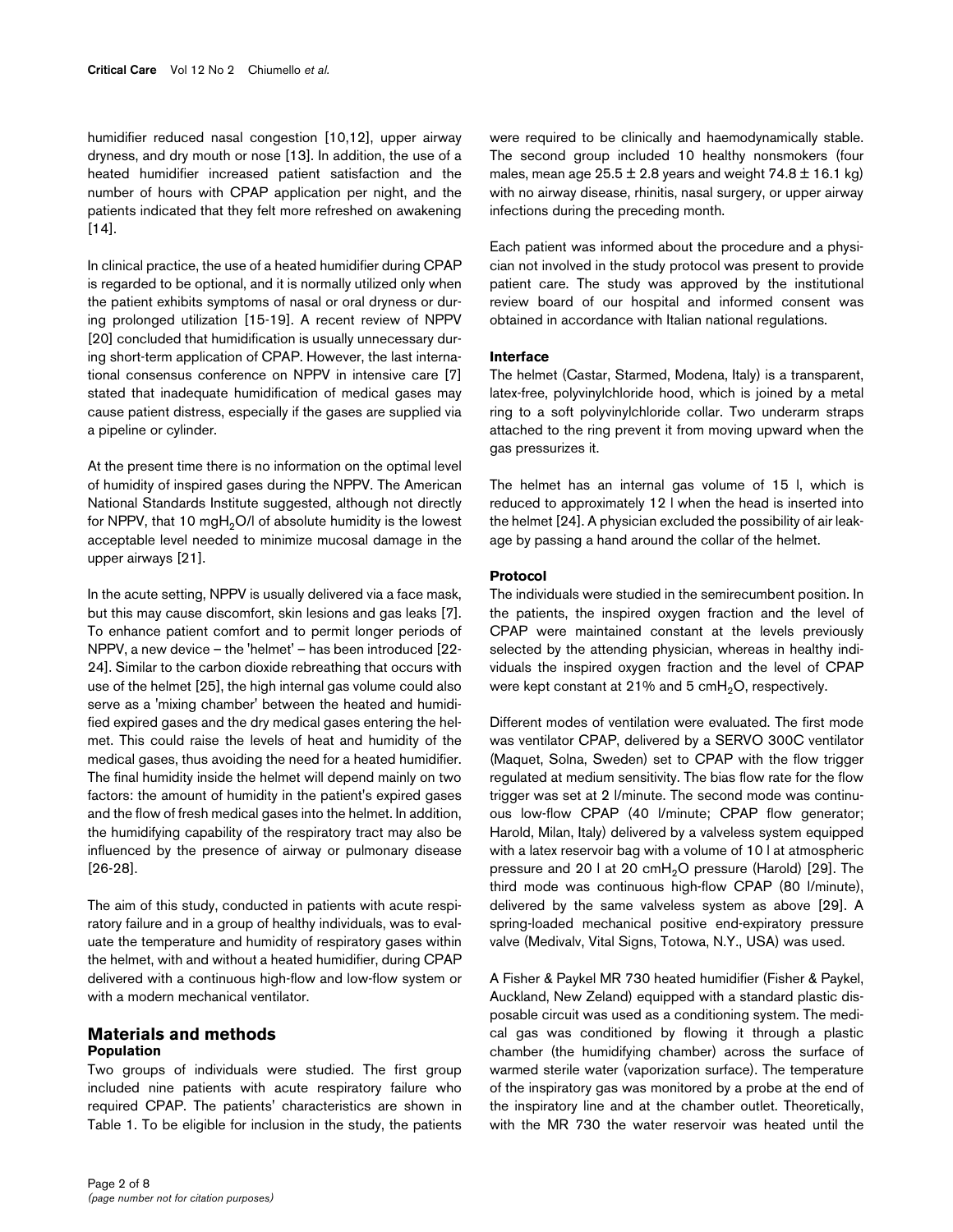#### <span id="page-2-0"></span>**Table 1**

#### **Patients' characteristics**

| Patients' characteristics |                 |                      |                 |                              |                                     |                             |                |                                   |                                  |
|---------------------------|-----------------|----------------------|-----------------|------------------------------|-------------------------------------|-----------------------------|----------------|-----------------------------------|----------------------------------|
| Patient                   | Age (years)     | Sex                  | Weight<br>(kg)  | CPAP<br>(cmH <sub>2</sub> O) | $PaO_2$ /FiO <sub>2</sub><br>(mmHg) | PaCO <sub>2</sub><br>(mmHg) | pH             | <b>RR</b><br>(breaths/<br>minute) | Cause of<br><b>ARF</b>           |
| 1                         | 51              | Female               | 110             | 7.5                          | 290                                 | 70                          | 7.25           | 25                                | Acute<br>exacerbation<br>of COPD |
| $\overline{2}$            | 78              | Male                 | 90              | 7.5                          | 274                                 | 63                          | 7.28           | 22                                | Acute<br>exacerbation<br>of COPD |
| 3                         | 63              | Male                 | 80              | 5                            | 230                                 | 65                          | 7.27           | 30                                | Acute<br>exacerbation<br>of COPD |
| 4                         | 77              | Female               | 70              | 5                            | 170                                 | 29                          | 7.44           | 25                                | <b>CHF</b>                       |
| 5                         | 64              | Male                 | 95              | 5                            | 216                                 | 37                          | 7.38           | 25                                | Pneumonia                        |
| 6                         | 74              | Female               | 75              | 5                            | 170                                 | 38                          | 7.45           | 24                                | Pneumonia                        |
| 7                         | 47              | Male                 | 90              | 10                           | 155                                 | 34                          | 7.51           | 25                                | Pneumonia                        |
| 8                         | 79              | Female               | 70              | 10                           | 142                                 | 39                          | 7.45           | 20                                | <b>CHF</b>                       |
| 9                         | 72              | Female               | 70              | 10                           | 225                                 | 41                          | 7.47           | 25                                | <b>CHF</b>                       |
| Mean $\pm$ SD             | $67.2 \pm 11.8$ | 4 males/5<br>females | $83.3 \pm 13.9$ | $7.2 \pm 2.3$                | $209 \pm 52$                        | $46.2 \pm 15.3$             | $7.39 \pm 0.1$ | $24.5 \pm 2.7$                    |                                  |

ARF, acute respiratory failure; CHF, congestive heart failure; COPD, chronic obstructive pulmonary disease; CPAP, continuous positive airway pressure; FiO<sub>2</sub>, inspired oxygen fraction; PaO<sub>2</sub>, partial arterial pressure of oxygen; RR, respiratory rate; SD, standard deviation.

inspiratory gas at the end of the inspiratory line reached the preset temperature [30]. The temperature level of the heated humidifier was set at 37°C.

Each mode of ventilation was evaluated, in random order, with and without the heated humidifier. A total of six conditions were tested.

# **Measurements**

Room temperature was constant at 20 to 22°C. To stabilize the system in each condition, individuals were ventilated for at least 20 minutes before any measurements were taken.

A capacitive hygrometer (Hygroclip, Rotronic, Switzerland) was used to measure temperature and relative humidity inside the helmet (range for relative humidity 5% to 99%). The system incorporates a layer of plastic polymer between two electrodes, which – depending on humidity – can absorb molecules of water. Changes in capacity are correlated to the relative humidity. This system has a very low dead time and good accuracy, with an error of 0°C and no variations with time. At the end of each measurement the tip of the capacitive hygrometer was dried to avoid any possible measurement error.

The temperature and relative humidity inside the helmet were previously found to be similar in the different positions within the helmet.

All signals were amplified, digitized and recorded at 0.5 Hz using a data acquisition software (Colligo, Elekton, Milan, Italy). In each condition, on average, three or four readings from the probe were computed. The absolute humidity was computed using the following equation: absolute humidity  $=$ relative humidity  $\times$  (0.0387  $\times$  T<sup>^2</sup> - 0.6066  $\times$  T + 13.776), where T is the temperature (in °C). The respiratory rate and tidal volume were obtained using the ventilator sensor. The absence of any autotriggering phenomena was ensured.

### **Subjective evaluation**

At the end of each study condition, patient comfort was rated using a continuous scale. Participants were asked to score their response to the question 'How do you feel in the present condition?' by placing a mark on a continuous line (length 10 cm), ranging from 'worst' (0 cm), 'poor' (2.5 cm), 'sufficient' (5 cm), 'good' (7.5 cm), to 'best feeling' (10 cm) [24]. The participants were carefully instructed on how to use the scale before starting the protocol.

#### **Statistical analysis**

Ten patients were estimated to be necessary to demonstrate a difference of approximately 3 mgH<sub>2</sub>O/l in absolute humidity at a statistical significance of 0.05 (two tailed) and a power of 0.80 with a two-way analysis of variance design. Results are expressed as mean ± standard deviation. A *P* value less than 0.05 was considered significant. We compared the three CPAP systems with and without the heated humidifier using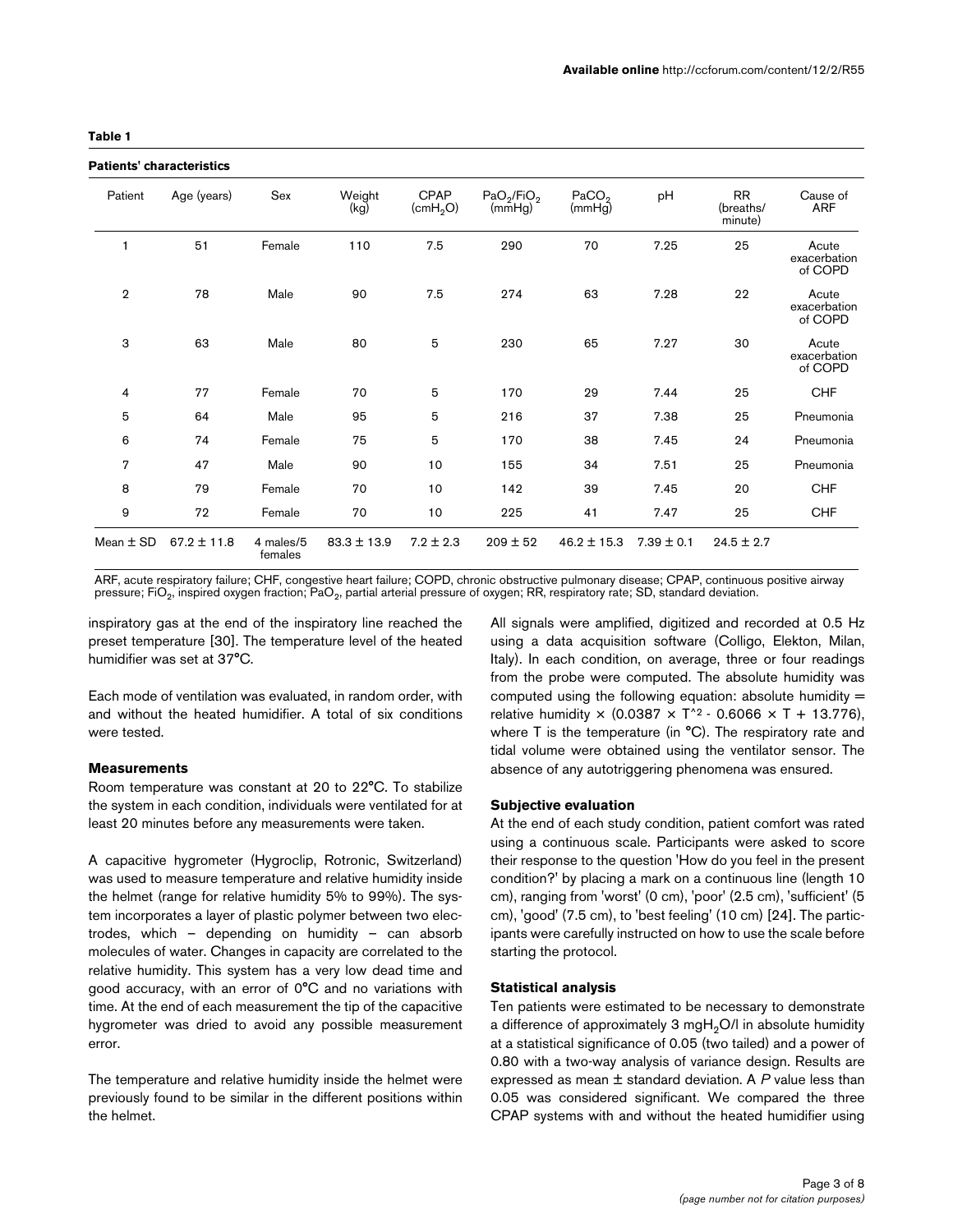#### <span id="page-3-0"></span>**Table 2**

|                          | Temperature (°C) | Absolute humidity (mgH <sub>2</sub> O/l) | Relative humidity (%) |  |
|--------------------------|------------------|------------------------------------------|-----------------------|--|
| Ambient air              | $20 - 22$        | $9 - 12$                                 | $50 - 60$             |  |
| Pipeline medical gases   | $20 - 21$        | $3 - 4$                                  | $18 - 25$             |  |
| Ventilator medical gases | $22 - 26$        | $3 - 4$                                  | $16 - 19$             |  |
|                          |                  |                                          |                       |  |

**Temperature and humidity of ambient air and of the medical gas under various conditions**

two-way analysis of variance for repeated measures, followed – when appropriate – by the Holm-Sidak test.

Comparisons within the same CPAP system in patients with acute respiratory failure and in healthy individuals were conducted using a *t*-test. The statistical analysis was performed using Sigma Stat Software (SPSS, Chicago, IL, USA).

### **Results**

The temperature and humidity of ambient air, pipeline medical gases and medical gases leaving the mechanical ventilator are shown in Table [2](#page-3-0).

#### **Patients with acute respiratory failure**

During ventilator CPAP the mean tidal volume and respiratory rate were  $0.67 \pm 0.12$  | and 18.0  $\pm$  4.4 breaths/minute, respectively. Application of the heated humidifier during all CPAP modes tested significantly raised the temperature, and absolute and relative humidity compared with CPAP without the heated humidifier (Table [3](#page-3-1)). Temperature and absolute and relative humidity were significantly higher with ventilator CPAP with and without the heated humidifier compared with continuous high-flow CPAP and continuous low-flow CPAP (with the exception of temperature for low-flow CPAP; Table [3\)](#page-3-1). Continuous low-flow CPAP exhibited a significantly higher temperature, absolute and relative humidity compared with continuous high-flow CPAP.

There was no difference in the ability to heat and humidify medical gases between the patients with acute respiratory failure and the healthy individuals. Level of comfort was quite good and without difference between the use or non-use of heated humidifier and the CPAP modes (Figure 1a).

#### **Healthy individuals**

During ventilator CPAP, the mean tidal volume and respiratory rate were  $1.02 \pm 0.19$  | and  $12.2 \pm 3.4$  breaths/minute, respectively. The findings in healthy subjects and in patients with acute respiratory failure were similar except for the continuous low-flow and high-flow CPAP, which exhibited similar temperature and humidity (Table [4\)](#page-5-0). Comfort level was similar with and without the heated humidifier and in all three CPAP modes (Figure 1b).

# **Discussion**

The main findings of this study, which evaluated the conditioning of medical gases during CPAP with helmet, were as follows. First, the use of a heated humidifier during ventilator CPAP, continuous low-flow and high-flow CPAP significantly increased the temperature and humidity of the gasses within the helmet. Second, taking 10 mgH<sub>2</sub>O/l as the absolute minimum humidity required for medical gases during NPPV, this level was achieved without use of the heated humidifier only during ventilator CPAP. Third, patients with acute respiratory failure and healthy individuals exhibited similar abilities to heat and humidify medical gases. Finally, use of the heated humidifier did not affect the level of patients' comfort.

The airway mucosa (nose, sinuses, trachea and bronchi) is highly vascular, rich in mucosal glands and covered by a

<span id="page-3-1"></span>**Table 3**

|  | Temperature and humidity of the medical gas with and without the heated humidifier in patients with acute respiratory failure |  |  |
|--|-------------------------------------------------------------------------------------------------------------------------------|--|--|
|--|-------------------------------------------------------------------------------------------------------------------------------|--|--|

|                                 | Temperature (°C)              | Absolute humidity (mgH <sub>2</sub> O/l) | Relative humidity (%) |
|---------------------------------|-------------------------------|------------------------------------------|-----------------------|
| $CPAPVFNT$ with $HH$            | $32.4 \pm 1.4$ <sup>a,c</sup> | $34.1 \pm 2.8$ a,b,c                     | 98.1 $\pm$ 1.8a,c     |
| $CPAPVFNT$ without HH           | $29.5 \pm 2.0^{\text{a}}$     | $18.4 \pm 5.5$ a,b                       | $61.4 \pm 14.7$ a,b   |
| $CPAP_{LE}$ with HH             | $32.3 \pm 1.0$ a,c            | $33.9 \pm 1.9$ a,c                       | $98.0 \pm 1.0$ a,c    |
| $CPAP$ <sub>LE</sub> without HH | $28.5 \pm 1.7^a$              | 11.4 $\pm$ 4.8 <sup>a</sup>              | $40.4 \pm 15.5$ °     |
| $CPAPHF$ with $HH$              | $29.4 \pm 1.1$ <sup>c</sup>   | $24.2 \pm 5.4$ <sup>c</sup>              | $82.3 \pm 18.3$ c     |
| $CPAPHF$ without HH             | $27.4 \pm 1.2$                | $6.4 \pm 1.8$                            | $24.6 \pm 6.9$        |

ªP<0.05 versus CPAP<sub>HF</sub>; <sup>b</sup>P<0.05 versus CPAP<sub>LF</sub>; ○P<0.05 versus each mode of CPAP without HH. CPAP, continuous positive airway<br>pressure; CPAP<sub>VENT</sub>, ventilator CPAP; CPAP<sub>LF</sub>, continuous low-flow CPAP; CPAP<sub>HF</sub>, contin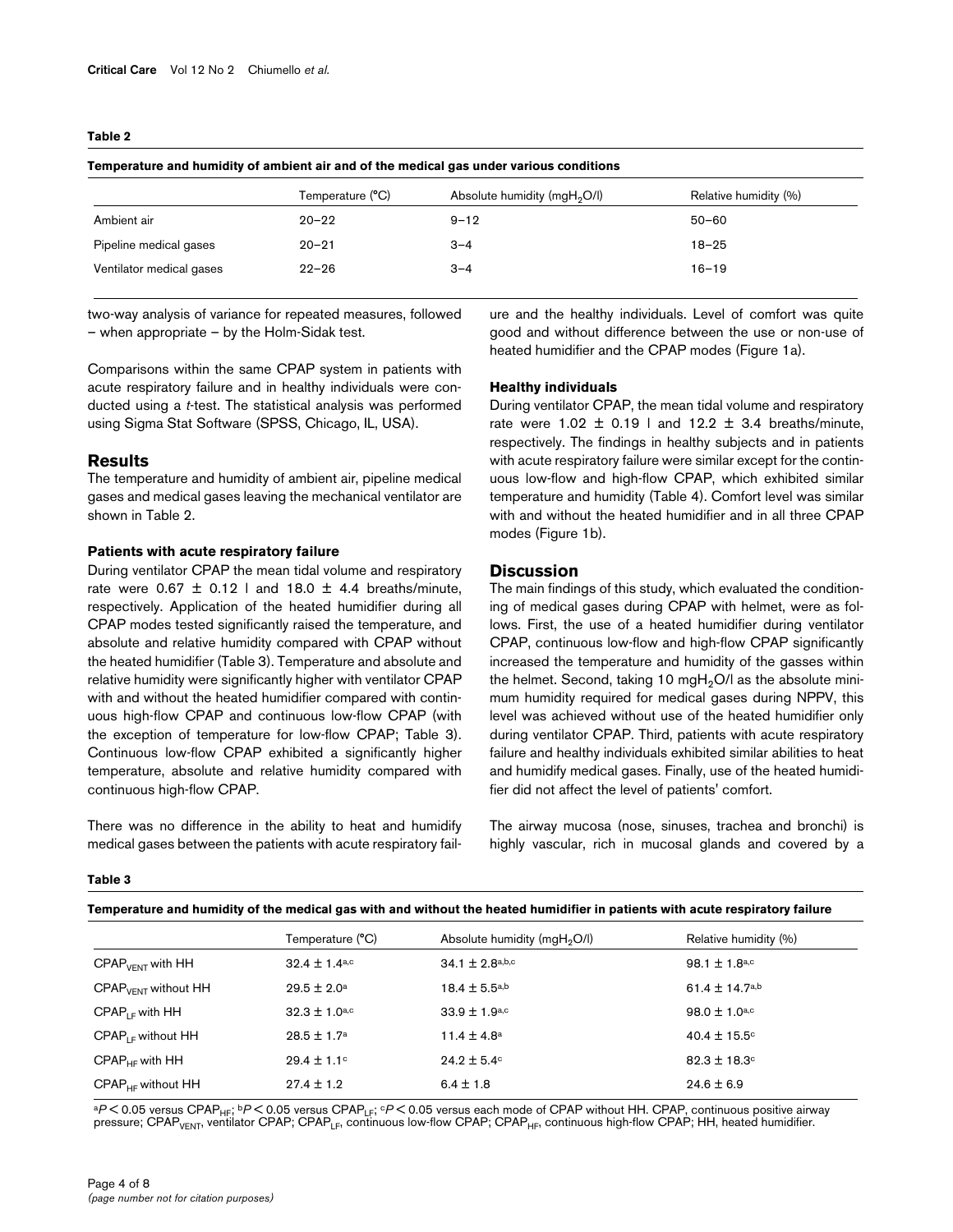

Comfort in patients with acute respiratory failure and healthy individuals with and without heated humidifier. Shown are average ratings of comfort in **(a)** patients with acute respiratory failure and in **(b)** healthy individuals with the heated humidifier (white bar) and without the heated humidifier (black bar). CPAP, continuous positive airway pressure;  $CPAP<sub>HF</sub>$ , continuous high-flow CPAP; CPAP<sub>LF</sub>, continuous low-flow CPAP; CPAP<sub>VENT</sub>, ventilator CPAP.

hygroscopic mucus [1]. During spontaneous breathing, the ambient air, which under normal indoor conditions, has a temperature of 20°C to 24°C and an absolute humidity between 9 and 12 mgH<sub>2</sub>O/l, is progressively heated and humidified through the respiratory system by evaporation of water from the airway mucosa [31]. The air is heated and humidified until it becomes fully saturated by the time it reaches the alveoli (*i*.*e*., it reaches an absolute humidity of  $44 \text{ mgH}_2$ O/l at a temperature of 37°C). During expiration, the temperature and humidity of the alveolar gas gradually drop, reaching a temperature of 32°C to 34°C and an absolute humidity of 27 to 34 mgH<sub>2</sub>O/l at the nose [1,32]. Thus, at least under normal ambient conditions, the temperature and humidity of the expired gases are always higher than those of ambient air [32,33].

Conversely, in patients with severe obstructive sleep apnoea receiving nasal CPAP delivering ambient air at high flow, the humidity of the inspired gas fell significantly [16]. This high flow of ambient air through the nose increased nasal resistance [12,13], causing discomfort as a result of dryness of the nose and mouth [10]. However, a heated humidifier, by increasing the humidity of the air, relieves or prevents these symptoms [13,14,16].

Medical gases, which are a mixture of oxygen with air, supplied through a pipeline or from a cylinder, are drier than ambient air (Table [2\)](#page-3-0). When these gases are not adequately humidified they can deplete the moisture of the mucosa, reducing ciliary activity and causing functional alterations in the upper airway epithelium [1,3]. It appears reasonable from a physiological point of view that the medical gases should more closely mimic the conditions of normal ambient air [34].

In patients with acute respiratory failure, the face mask is more often used to deliver CPAP rather than a nasal mask because it can deliver higher ventilation pressures [7]. The face mask, with its higher anatomical dead space than that of the nasal mask, can maintain the humidity returned during the expiratory phase, thus increasing the humidity of the inspired gases and counterbalancing the difference between the dry inspired gases and the expired gases at each cycle. Araujo and coworkers [16] found similar levels of humidity using a face mask without a humidifier and a nasal mask with a humidifier. The helmet, which may be a valid alternative interface to the face mask during CPAP [22,24], has a high internal gas volume, similar to a semiclosed environment [25] in which the expired heat and humidity can mix with the fresh gas, thus raising the temperature and humidity of the dry medical gases.

The indications for NPPV depend on the goals of therapy, for instance to reduce the carbon dioxide or to improve oxygenation in patients with acute respiratory failure, and may differ depending upon the clinical context [7]. However, the absence of large-scale controlled studies obtained in different types of populations mean that NPPV cannot unequivocally be indicated in all patients with acute respiratory failure [7,20].

In the present study, we found higher humidity with ventilator CPAP than with the continuous flow CPAP system, and it was also higher than the lowest level required [21,34]. This suggests that the helmet acts as a 'humidity mixing chamber' between expired gases and dry medical gases, making it unnecessary to use a heated humidifier.

Continuous gas flow, as compared with the intermittent flow that occurs during ventilator CPAP, dilutes expired humidity to a greater extent, and therefore it is more difficult to humidify the medical gases adequately. In these conditions a heated humidifier is necessary. Any leakage from the helmet during ventilator CPAP could increase the gas flow delivered by the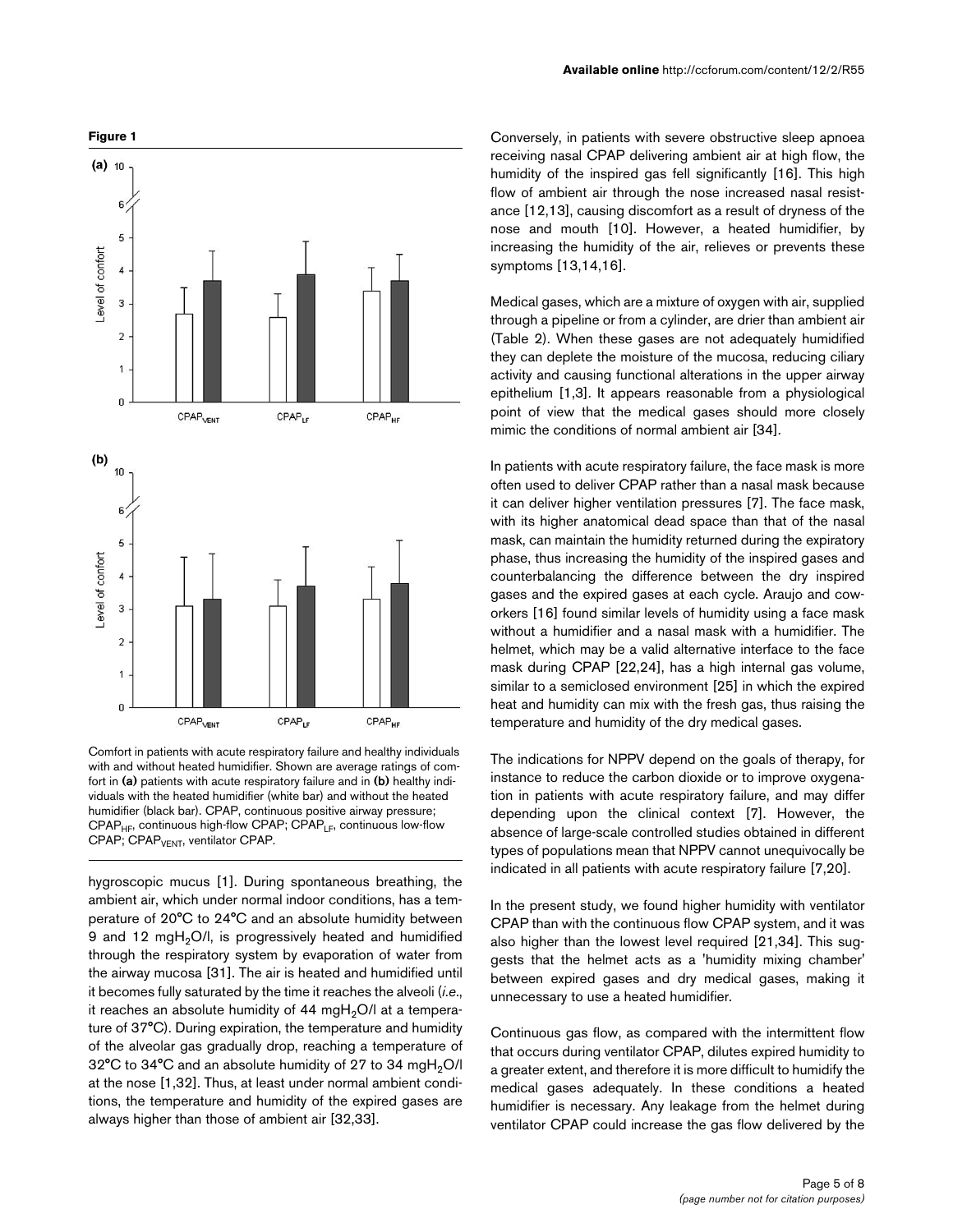<span id="page-5-0"></span>**Table 4**

|                          | Temperature (°C)              | Absolute humidity (mgH <sub>2</sub> O/l) | Relative humidity (%)       |  |  |  |
|--------------------------|-------------------------------|------------------------------------------|-----------------------------|--|--|--|
| $CPAPVENT$ with HH       | $31.7 \pm 1.0$ a,c            | $32.8 \pm 1.7$ <sub>a,c</sub>            | 98.1 $\pm$ 1.4a,c           |  |  |  |
| $CPAPVFNT$ without $HH$  | $27.6 \pm 1.3^{a,b}$          | 12.1 $\pm$ 3.4a,b                        | $45.1 \pm 10.9^{a,b}$       |  |  |  |
| $CPAPIF$ with HH         | $31.4 \pm 0.5$ <sub>a,c</sub> | $32.0 \pm 0.8$ <sub>a,c</sub>            | $97.2 \pm 1.6$ a,c          |  |  |  |
| $CPAP_{LE}$ without HH   | $26.4 \pm 1.3$                | $7.4 \pm 2.2$                            | $30.0 \pm 8.4$              |  |  |  |
| $CPAPHF$ with $HH$       | $28.5 \pm 0.8$ °              | $24.6 \pm 2.1$ °                         | $88.3 \pm 4.8$ <sup>c</sup> |  |  |  |
| $CPAP_{HF}$ without $HH$ | $25.9 \pm 1.1$                | $7.1 \pm 1.1$                            | $29.8 \pm 4.8$              |  |  |  |
|                          |                               |                                          |                             |  |  |  |

**Temperature and humidity of the medical gas with and without the heated humidifier in healthy individuals**

<sup>a</sup>*P* < 0.05 versus CPAPHF; b*P* < 0.05 versus CPAPLF; c*P* < 0.05 versus each mode of CPAP without HH. CPAP, continuous positive airway pressure; CPAP<sub>VENT</sub>, ventilator CPAP; CPAP<sub>LF</sub>, continuous low-flow CPAP; CPAP<sub>HF</sub>, continuous high-flow CPAP; HH, heated humidifier.

ventilator to maintain the positive end-expiratory pressure level constant, causing an increase in the proportion of the dry fresh gas mixing with the expired gases, thus reducing the ability to achieve adequate humidification.

The heated humidifier significantly increased the temperature and humidity of the medical gases, both by heating and humidifying the medical gases passing through the humidifying chamber, and by achieving a higher level of humidity in the expired gases as they mix with the gases inside the helmet [35]. The heated humidifier with the ventilator CPAP and the continuous low-flow CPAP caused a temperature and absolute humidity similar to those commonly employed during invasive mechanical ventilation [36]. However, with the continuous flow CPAP system, as opposed to the intermittent flow of ventilator CPAP, the heated humidifier did not deliver enough energy to heat the water in the humidification chamber properly, so the medical gases were less conditioned [30].

We studied a rather heterogeneous population of patients with acute respiratory failure, at a range of CPAP from 5 to 10  $cmH<sub>2</sub>O$ . The main determinant of the temperature and humidity reached inside the helmet was the inspiratory gas flow passing through the helmet and not the level of CPAP.

In the present study the high temperature and absolute humidity reached using the heated humidifier with ventilator CPAP and continuous low-flow CPAP reduced the transparency of the helmet wall. However, patients rated their comfort similarly, independent of the level of humidity, at least for the short period of investigation reported here.

Previous studies have speculated that airway or pulmonary disease could interfere with the humidifying function of the respiratory tract [26-28]. We did not identify any difference between patients with acute respiratory failure and healthy individuals in terms of the temperature and humidity reached by the medical gases. This suggest (although it was not measured) that the humidity of the expired gases mixed with the fresh gases was similar in patients with acute respiratory failure and healthy individuals. Primiano and colleagues [33] found no difference in the temperature and humidity of the expired gases between patients with cystic fibrosis and healthy individuals breathing ambient air.

#### **Limitations**

Possible limitations of this study must be clarified. First, although the level of humidity during ventilator CPAP was higher than the required minimum, we have no data on longer term use. Global patient comfort, without distinguishing noise, claustrophobia or sensation of heat, was also evaluated only over a short period. Second, only one type of helmet was used, with an internal volume of 15 l. However, similar to the case of 'carbon dioxide rebreathing' [25], the volume of the helmet should not directly influence the final level of humidity of the medical gases but only the rate at which the level is reached. We did not also measure leakages from the helmet during the intermittent gas flow delivered by the ventilator. By increasing the gas flow through the helmet, these leakages could result in greater dilution of heat and humidity of expired gases, reducing the temperature and humidity of the inspired gases. Third, because the overall duration of the study was no longer than 2 hours, this prevented us from evaluating other ventilatory modes. However, the data we obtained during ventilator CPAP (intermittent flow) could be also obtained during volume-controlled or pressure-controlled modes.

### **Conclusion**

During ventilator CPAP without a heated humidifier, the use of a helmet – acting as a mixing chamber between expired and inspired medical gases – increased the humidity of the inspired dry gases to a degree similar to that of ambient air. However, the level of humidity reached with continuous flow CPAP systems, was lower than that of ambient air, and in these cases a heated humidifier is probably indicated.

### **Competing interests**

The authors declare that they have no competing interests.

### **Authors' contributions**

DC conceived of the study, participated in its design and coordination, performed the measurements and wrote a first draft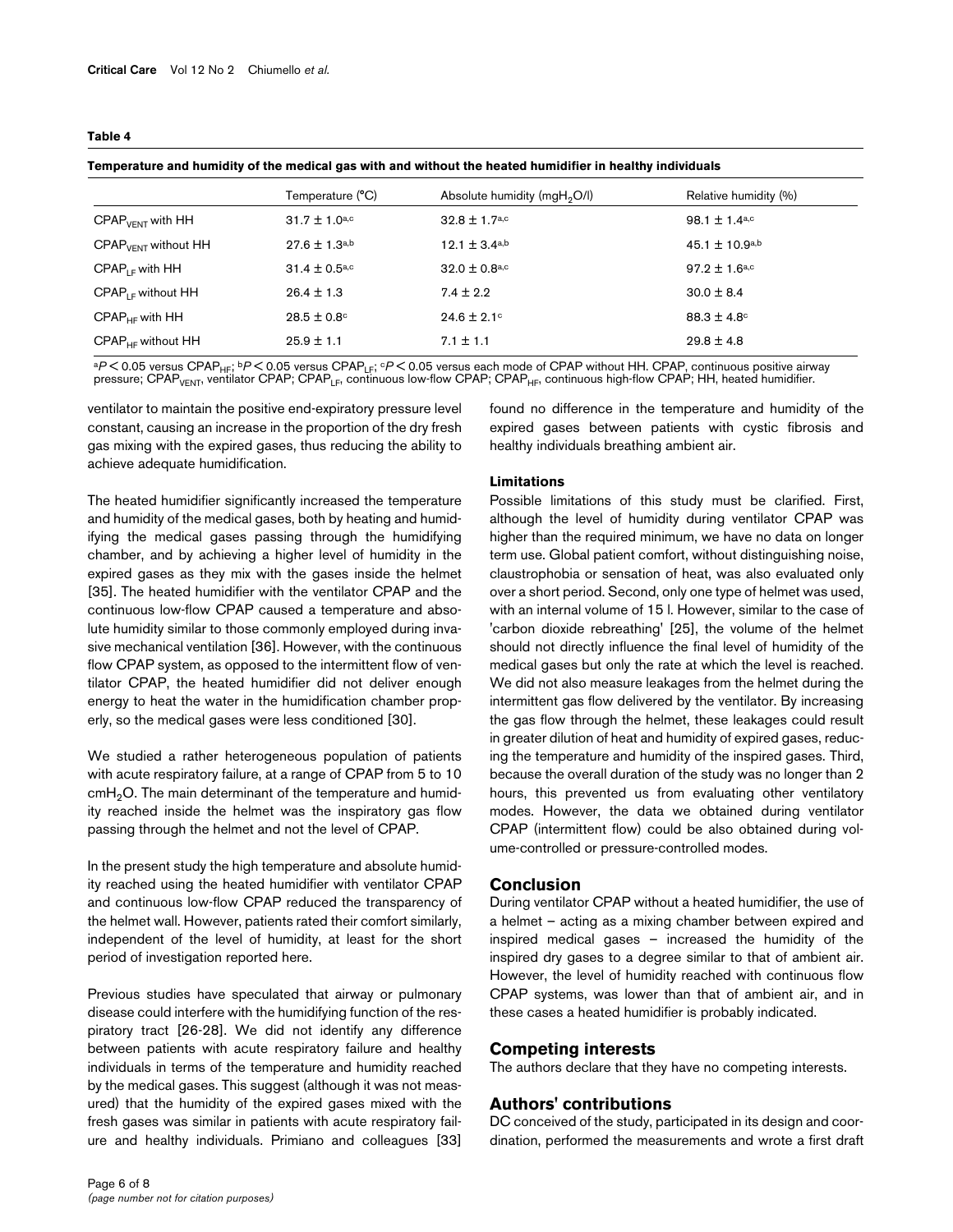## **Key messages**

- The helmet acts as a humidity chamber, rendering the use of a heated humidifier unnecessary during ventilator CPAP.
- Patients with acute respiratory failure and healthy individuals exhibit similar ability to heat and humidify medical gases.
- Use of the heated humidifier during CPAP does not affect patient comfort.

of the manuscript. MC participated in the study design and coordination, performed the measurements and helped to draft the manuscript. FT participated in the study design and coordination, performed the measurements, and helped to draft the manuscript. PC participated in the study design and coordination, and performed the measurements. MC participated in the study design and coordination, and performed the measurements. FP participated in the study design and coordination, and performed the measurements. RC participated in the study design and coordination, and performed the measurements. AC participated in the study design and coordination, and performed the measurements. LG conceived of the study, participated in its design and coordination, coordinated the final analysis of collected data and revised the manuscript, writing its final version.

#### **Acknowledgements**

The authors wish to thank everyone who participated in the study and in the care of the patients enrolled. Special thanks go to the nursing staff of the general intensive care unit of the Fondazione Ospedale Maggiore Policlinico, Mangiagalli, Regina Elena and of Ospedale Luigi Sacco, without whom this study would not have been possible.

#### **References**

- 1. Shelly MP, Lloyd GM, Park GR: **[A review of the mechanisms and](http://www.ncbi.nlm.nih.gov/entrez/query.fcgi?cmd=Retrieve&db=PubMed&dopt=Abstract&list_uids=3278023) [methods of humidification of inspired gases.](http://www.ncbi.nlm.nih.gov/entrez/query.fcgi?cmd=Retrieve&db=PubMed&dopt=Abstract&list_uids=3278023)** *Intensive Care Med* 1988, **14:**1-9.
- 2. Chiumello D, Gattinoni L, Pelosi P: **Conditioning of inspired gases in mechanically ventilated patients.** In *Yearbook of Intensive Care and Emergency Medicine* Edited by: Vincent JL. Berlin: Springer-Verlag; 2002:275-86.
- 3. Chalon J, Loew DA, Malebranche J: **[Effects of dry anesthetic](http://www.ncbi.nlm.nih.gov/entrez/query.fcgi?cmd=Retrieve&db=PubMed&dopt=Abstract&list_uids=4115208) [gases on tracheobronchial ciliated epithelium.](http://www.ncbi.nlm.nih.gov/entrez/query.fcgi?cmd=Retrieve&db=PubMed&dopt=Abstract&list_uids=4115208)** *Anesthesiology* 1972, **37:**338-343.
- 4. Noguchi H, Takumi Y, Aochi O: **[A study of humidification in tra](http://www.ncbi.nlm.nih.gov/entrez/query.fcgi?cmd=Retrieve&db=PubMed&dopt=Abstract&list_uids=4753681)[cheostomized dogs.](http://www.ncbi.nlm.nih.gov/entrez/query.fcgi?cmd=Retrieve&db=PubMed&dopt=Abstract&list_uids=4753681)** *Br J Anaesth* 1973, **45:**844-848.
- 5. Rashad K, Wilson K, Hurt HH Jr, Graff TD, Benson DW: **[Effect of](http://www.ncbi.nlm.nih.gov/entrez/query.fcgi?cmd=Retrieve&db=PubMed&dopt=Abstract&list_uids=6066847) [humidification of anesthetic gases on static compliance.](http://www.ncbi.nlm.nih.gov/entrez/query.fcgi?cmd=Retrieve&db=PubMed&dopt=Abstract&list_uids=6066847)** *Anesth Analg* 1967, **46:**127-133.
- 6. Tsuda T, Noguchi H, Takumi Y, Aochi O: **[Optimum humidification](http://www.ncbi.nlm.nih.gov/entrez/query.fcgi?cmd=Retrieve&db=PubMed&dopt=Abstract&list_uids=579156) [of air administered to a tracheostomy in dogs. Scanning elec](http://www.ncbi.nlm.nih.gov/entrez/query.fcgi?cmd=Retrieve&db=PubMed&dopt=Abstract&list_uids=579156)[tron microscopy and surfactant studies.](http://www.ncbi.nlm.nih.gov/entrez/query.fcgi?cmd=Retrieve&db=PubMed&dopt=Abstract&list_uids=579156)** *Br J Anaesth* 1977, **49:**965-977.
- 7. Anonymous: **[International Consensus Conferences in Intensive](http://www.ncbi.nlm.nih.gov/entrez/query.fcgi?cmd=Retrieve&db=PubMed&dopt=Abstract&list_uids=11208659) [Care Medicine: noninvasive positive pressure ventilation in](http://www.ncbi.nlm.nih.gov/entrez/query.fcgi?cmd=Retrieve&db=PubMed&dopt=Abstract&list_uids=11208659) [acute Respiratory failure.](http://www.ncbi.nlm.nih.gov/entrez/query.fcgi?cmd=Retrieve&db=PubMed&dopt=Abstract&list_uids=11208659)** *Am J Respir Crit Care Med* 2001, **163:**283-291.
- 8. Mador MJ, Krauza M, Pervez A, Pierce D, Braun M: **[Effect of](http://www.ncbi.nlm.nih.gov/entrez/query.fcgi?cmd=Retrieve&db=PubMed&dopt=Abstract&list_uids=16236868) [heated humidification on compliance and quality of life in](http://www.ncbi.nlm.nih.gov/entrez/query.fcgi?cmd=Retrieve&db=PubMed&dopt=Abstract&list_uids=16236868) patients with sleep apnea using nasal continuous positive air[way pressure.](http://www.ncbi.nlm.nih.gov/entrez/query.fcgi?cmd=Retrieve&db=PubMed&dopt=Abstract&list_uids=16236868)** *Chest* 2005, **128:**2151-2158.
- 9. Pepin JL, Leger P, Veale D, Langevin B, Robert D, Levy P: **[Side](http://www.ncbi.nlm.nih.gov/entrez/query.fcgi?cmd=Retrieve&db=PubMed&dopt=Abstract&list_uids=7842764) [effects of nasal continuous positive airway pressure in sleep](http://www.ncbi.nlm.nih.gov/entrez/query.fcgi?cmd=Retrieve&db=PubMed&dopt=Abstract&list_uids=7842764) apnea syndrome. Study of 193 patients in two French sleep [centers.](http://www.ncbi.nlm.nih.gov/entrez/query.fcgi?cmd=Retrieve&db=PubMed&dopt=Abstract&list_uids=7842764)** *Chest* 1995, **107:**375-381.
- 10. Togias AG, Naclerio RM, Proud D, Fish JE, Adkinson NF Jr, Kagey-Sobotka A, *et al.*: **[Nasal challenge with cold, dry air results in](http://www.ncbi.nlm.nih.gov/entrez/query.fcgi?cmd=Retrieve&db=PubMed&dopt=Abstract&list_uids=2414318) [release of inflammatory mediators. Possible mast cell](http://www.ncbi.nlm.nih.gov/entrez/query.fcgi?cmd=Retrieve&db=PubMed&dopt=Abstract&list_uids=2414318) [involvement.](http://www.ncbi.nlm.nih.gov/entrez/query.fcgi?cmd=Retrieve&db=PubMed&dopt=Abstract&list_uids=2414318)** *J Clin Invest* 1985, **76:**1375-1381.
- 11. Togias AG, Naclerio RM, Peters SP, Nimmagadda I, Proud D, Kagey-Sobotka A, *et al.*: **[Local generation of sulfidopeptide leu](http://www.ncbi.nlm.nih.gov/entrez/query.fcgi?cmd=Retrieve&db=PubMed&dopt=Abstract&list_uids=3013056)[kotrienes upon nasal provocation with cold, dry air.](http://www.ncbi.nlm.nih.gov/entrez/query.fcgi?cmd=Retrieve&db=PubMed&dopt=Abstract&list_uids=3013056)** *Am Rev Respir Dis* 1986, **133:**1133-1137.
- 12. Hayes MJ, McGregor FB, Roberts DN, Schroter RC, Pride NB: **[Continuous nasal positive airway pressure with a mouth leak:](http://www.ncbi.nlm.nih.gov/entrez/query.fcgi?cmd=Retrieve&db=PubMed&dopt=Abstract&list_uids=8553274) [effect on nasal mucosal blood flux and nasal geometry.](http://www.ncbi.nlm.nih.gov/entrez/query.fcgi?cmd=Retrieve&db=PubMed&dopt=Abstract&list_uids=8553274)** *Thorax* 1995, **50:**1179-1182.
- 13. Richards GN, Cistulli PA, Ungar RG, Berthon-Jones M, Sullivan CE: **[Mouth leak with nasal continuous positive airway pres](http://www.ncbi.nlm.nih.gov/entrez/query.fcgi?cmd=Retrieve&db=PubMed&dopt=Abstract&list_uids=8680678)[sure increases nasal airway resistance.](http://www.ncbi.nlm.nih.gov/entrez/query.fcgi?cmd=Retrieve&db=PubMed&dopt=Abstract&list_uids=8680678)** *Am J Respir Crit Care Med* 1996, **154:**182-186.
- 14. Massie CA, Hart RW, Peralez K, Richards GN: **[Effects of humid](http://www.ncbi.nlm.nih.gov/entrez/query.fcgi?cmd=Retrieve&db=PubMed&dopt=Abstract&list_uids=10453869)[ification on nasal symptoms and compliance in sleep apnea](http://www.ncbi.nlm.nih.gov/entrez/query.fcgi?cmd=Retrieve&db=PubMed&dopt=Abstract&list_uids=10453869) [patients using continuous positive airway pressure.](http://www.ncbi.nlm.nih.gov/entrez/query.fcgi?cmd=Retrieve&db=PubMed&dopt=Abstract&list_uids=10453869)** *Chest* 1999, **116:**403-408.
- 15. Kallstrom TJ: **[AARC Clinical Practice Guideline: oxygen therapy](http://www.ncbi.nlm.nih.gov/entrez/query.fcgi?cmd=Retrieve&db=PubMed&dopt=Abstract&list_uids=12078655) [for adults in the acute care facility: 2002 revision & update.](http://www.ncbi.nlm.nih.gov/entrez/query.fcgi?cmd=Retrieve&db=PubMed&dopt=Abstract&list_uids=12078655)** *Respir Care* 2002, **47:**717-720.
- 16. Martins De Araujo MT, Vieira SB, Vasquez EC, Fleury B: **[Heated](http://www.ncbi.nlm.nih.gov/entrez/query.fcgi?cmd=Retrieve&db=PubMed&dopt=Abstract&list_uids=10631212) [humidification or face mask to prevent upper airway dryness](http://www.ncbi.nlm.nih.gov/entrez/query.fcgi?cmd=Retrieve&db=PubMed&dopt=Abstract&list_uids=10631212) [during continuous positive airway pressure therapy.](http://www.ncbi.nlm.nih.gov/entrez/query.fcgi?cmd=Retrieve&db=PubMed&dopt=Abstract&list_uids=10631212)** *Chest* 2000, **117:**142-147.
- 17. Rakotonanahary D, Pelletier-Fleury N, Gagnadoux F, Fleury B: **[Pre](http://www.ncbi.nlm.nih.gov/entrez/query.fcgi?cmd=Retrieve&db=PubMed&dopt=Abstract&list_uids=11171723)[dictive factors for the need for additional humidification during](http://www.ncbi.nlm.nih.gov/entrez/query.fcgi?cmd=Retrieve&db=PubMed&dopt=Abstract&list_uids=11171723) [nasal continuous positive airway pressure therapy.](http://www.ncbi.nlm.nih.gov/entrez/query.fcgi?cmd=Retrieve&db=PubMed&dopt=Abstract&list_uids=11171723)** *Chest* 2001, **119:**460-465.
- 18. Schonhofer B, Sortor-Leger S: **[Equipment needs for noninva](http://www.ncbi.nlm.nih.gov/entrez/query.fcgi?cmd=Retrieve&db=PubMed&dopt=Abstract&list_uids=12412700)[sive mechanical ventilation.](http://www.ncbi.nlm.nih.gov/entrez/query.fcgi?cmd=Retrieve&db=PubMed&dopt=Abstract&list_uids=12412700)** *Eur Respir J* 2002, **20:**1029-1036.
- 19. Wood KE, Flaten AL, Backes WJ: **[Inspissated secretions: a life](http://www.ncbi.nlm.nih.gov/entrez/query.fcgi?cmd=Retrieve&db=PubMed&dopt=Abstract&list_uids=10813225)[threatening complication of prolonged noninvasive ventilation.](http://www.ncbi.nlm.nih.gov/entrez/query.fcgi?cmd=Retrieve&db=PubMed&dopt=Abstract&list_uids=10813225)** *Respir Care* 2000, **45:**491-493.
- 20. Mehta S, Hill NS: **[Noninvasive ventilation.](http://www.ncbi.nlm.nih.gov/entrez/query.fcgi?cmd=Retrieve&db=PubMed&dopt=Abstract&list_uids=11179136)** *Am J Respir Crit Care Med* 2001, **163:**540-577.
- 21. American National Standards Institute: *Standard for Humidifiers and Nebulizers for Medical Use. ANSI Z79[9]* Washington, DC: American National Standards Institute; 1979.
- 22. Antonelli M, Conti G, Pelosi P, Gregoretti C, Pennisi MA, Costa R, Severgnini P, Chiaranda M, Proietti R: **[New treatment of acute](http://www.ncbi.nlm.nih.gov/entrez/query.fcgi?cmd=Retrieve&db=PubMed&dopt=Abstract&list_uids=11990923) [hypoxemic respiratory failure: noninvasive pressure support](http://www.ncbi.nlm.nih.gov/entrez/query.fcgi?cmd=Retrieve&db=PubMed&dopt=Abstract&list_uids=11990923) [ventilation delivered by helmet: a pilot controlled trial.](http://www.ncbi.nlm.nih.gov/entrez/query.fcgi?cmd=Retrieve&db=PubMed&dopt=Abstract&list_uids=11990923)** *Crit Care Med* 2002, **30:**602-608.
- 23. Antonelli M, Pennisi MA, Pelosi P, Gregoretti C, Squadrone V, Rocco M, Cecchini L, Chiumello D, Severgnini P, Proietti R, Navalesi P, Conti G: **[Noninvasive positive pressure ventilation using](http://www.ncbi.nlm.nih.gov/entrez/query.fcgi?cmd=Retrieve&db=PubMed&dopt=Abstract&list_uids=14695719) [a helmet in patients with acute exacerbation of chronic](http://www.ncbi.nlm.nih.gov/entrez/query.fcgi?cmd=Retrieve&db=PubMed&dopt=Abstract&list_uids=14695719) [obstructive pulmonary disease: a feasibility study.](http://www.ncbi.nlm.nih.gov/entrez/query.fcgi?cmd=Retrieve&db=PubMed&dopt=Abstract&list_uids=14695719)** *Anesthesiology* 2004, **100:**16-24.
- 24. Chiumello D, Pelosi P, Carlesso E, Severgnini P, Aspesi M, Gamberoni C, Antonelli M, Conti G, Chiaranda M, Gattinoni L: **[Nonin](http://www.ncbi.nlm.nih.gov/entrez/query.fcgi?cmd=Retrieve&db=PubMed&dopt=Abstract&list_uids=12802491)[vasive positive pressure ventilation delivered by helmet vs.](http://www.ncbi.nlm.nih.gov/entrez/query.fcgi?cmd=Retrieve&db=PubMed&dopt=Abstract&list_uids=12802491) [standard face mask.](http://www.ncbi.nlm.nih.gov/entrez/query.fcgi?cmd=Retrieve&db=PubMed&dopt=Abstract&list_uids=12802491)** *Intensive Care Med* 2003, **29:**1671-1679.
- 25. Taccone P, Hess D, Caironi P, Bigatello LM: **[Continuous positive](http://www.ncbi.nlm.nih.gov/entrez/query.fcgi?cmd=Retrieve&db=PubMed&dopt=Abstract&list_uids=15483419) [airway pressure delivered with a 'helmet': effects on carbon](http://www.ncbi.nlm.nih.gov/entrez/query.fcgi?cmd=Retrieve&db=PubMed&dopt=Abstract&list_uids=15483419) [dioxide rebreathing.](http://www.ncbi.nlm.nih.gov/entrez/query.fcgi?cmd=Retrieve&db=PubMed&dopt=Abstract&list_uids=15483419)** *Crit Care Med* 2004, **32:**2090-2096.
- 26. Graff TD: **[Humidification: indications and hazards in respira](http://www.ncbi.nlm.nih.gov/entrez/query.fcgi?cmd=Retrieve&db=PubMed&dopt=Abstract&list_uids=1170779)[tory therapy.](http://www.ncbi.nlm.nih.gov/entrez/query.fcgi?cmd=Retrieve&db=PubMed&dopt=Abstract&list_uids=1170779)** *Anesth Analg* 1975, **54:**444-448.
- 27. Green ID, Nasarajah MS: **[Water vapor pressure of end-tidal air](http://www.ncbi.nlm.nih.gov/entrez/query.fcgi?cmd=Retrieve&db=PubMed&dopt=Abstract&list_uids=5637686) [of normals and chronic bronchitics.](http://www.ncbi.nlm.nih.gov/entrez/query.fcgi?cmd=Retrieve&db=PubMed&dopt=Abstract&list_uids=5637686)** *J Appl Physiol* 1968, **24:**229-231.
- 28. Walker JE, Wells RE Jr, Merrill EW: **[Heat and water exchange in](http://www.ncbi.nlm.nih.gov/entrez/query.fcgi?cmd=Retrieve&db=PubMed&dopt=Abstract&list_uids=13782729) [the respiratory tract.](http://www.ncbi.nlm.nih.gov/entrez/query.fcgi?cmd=Retrieve&db=PubMed&dopt=Abstract&list_uids=13782729)** *Am J Med* 1961, **30:**259-267.
- 29. Pelosi P, Chiumello D, Calvi E, Taccone P, Bottino N, Panigada M, Cadringher P, Gattinoni L: **[Effects of different continuous posi](http://www.ncbi.nlm.nih.gov/entrez/query.fcgi?cmd=Retrieve&db=PubMed&dopt=Abstract&list_uids=11546965)[tive airway pressure devices and periodic hyperinflations on](http://www.ncbi.nlm.nih.gov/entrez/query.fcgi?cmd=Retrieve&db=PubMed&dopt=Abstract&list_uids=11546965) [respiratory function.](http://www.ncbi.nlm.nih.gov/entrez/query.fcgi?cmd=Retrieve&db=PubMed&dopt=Abstract&list_uids=11546965)** *Crit Care Med* 2001, **29:**1683-1689.
- 30. Lellouche F, Taillé S, Maggiore SM, Qader S, L'her E, Deye N, Brochard L: **[Influence of ambient and ventilator output tempera-](http://www.ncbi.nlm.nih.gov/entrez/query.fcgi?cmd=Retrieve&db=PubMed&dopt=Abstract&list_uids=15271695)**